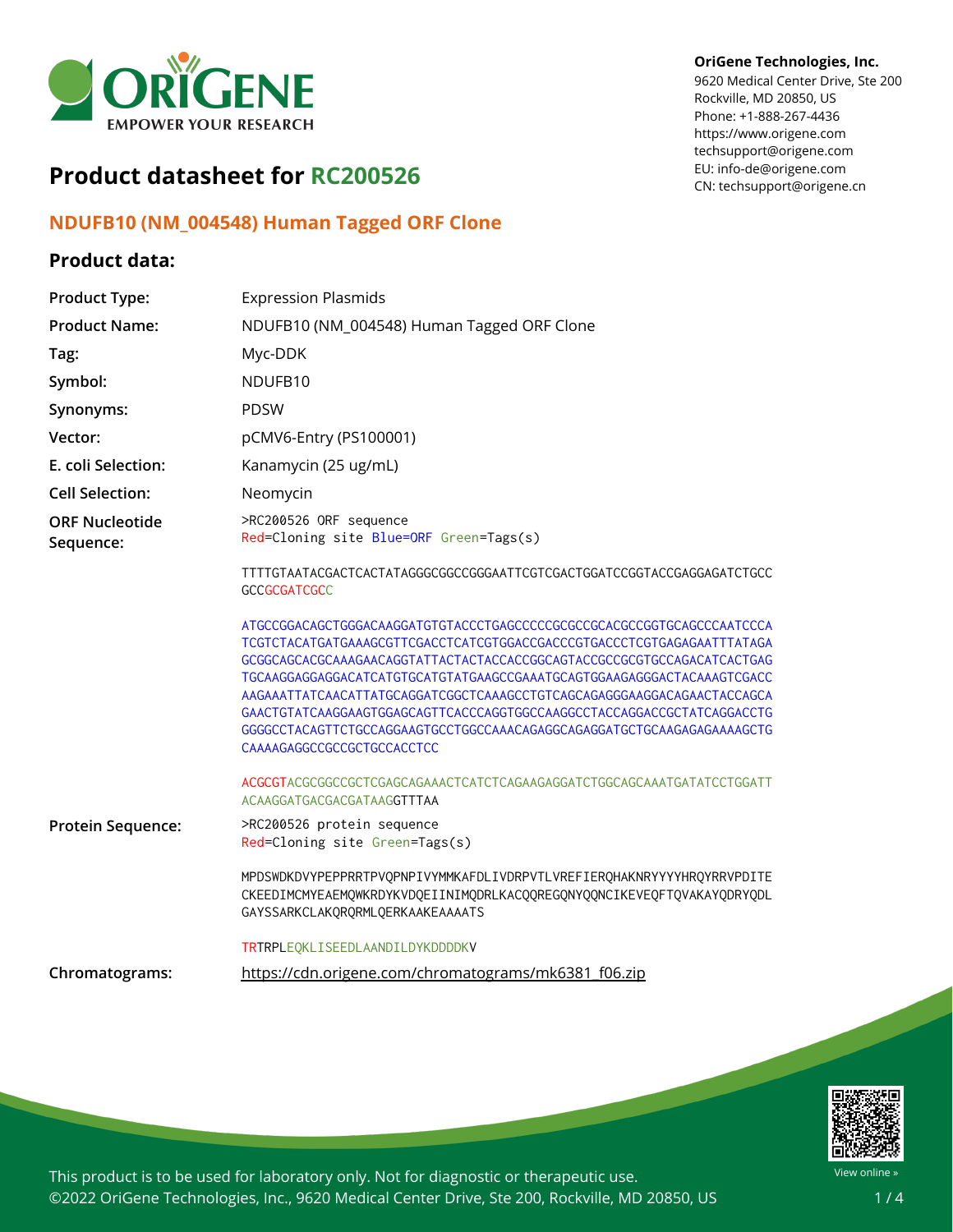



\* The last codon before the Stop codon of the ORF

#### **Plasmid Map:**

**Cloning Scheme:**



| ACCN:                  | NM 004548                                                                                                                                                                                                                                                                                                                                                                                                                                      |
|------------------------|------------------------------------------------------------------------------------------------------------------------------------------------------------------------------------------------------------------------------------------------------------------------------------------------------------------------------------------------------------------------------------------------------------------------------------------------|
| <b>ORF Size:</b>       | 516 bp                                                                                                                                                                                                                                                                                                                                                                                                                                         |
| <b>OTI Disclaimer:</b> | The molecular sequence of this clone aligns with the gene accession number as a point of<br>reference only. However, individual transcript sequences of the same gene can differ through<br>naturally occurring variations (e.g. polymorphisms), each with its own valid existence. This<br>clone is substantially in agreement with the reference, but a complete review of all prevailing<br>variants is recommended prior to use. More info |
| <b>OTI Annotation:</b> | This clone was engineered to express the complete ORF with an expression tag. Expression<br>varies depending on the nature of the gene.                                                                                                                                                                                                                                                                                                        |

This product is to be used for laboratory only. Not for diagnostic or therapeutic use. ©2022 OriGene Technologies, Inc., 9620 Medical Center Drive, Ste 200, Rockville, MD 20850, US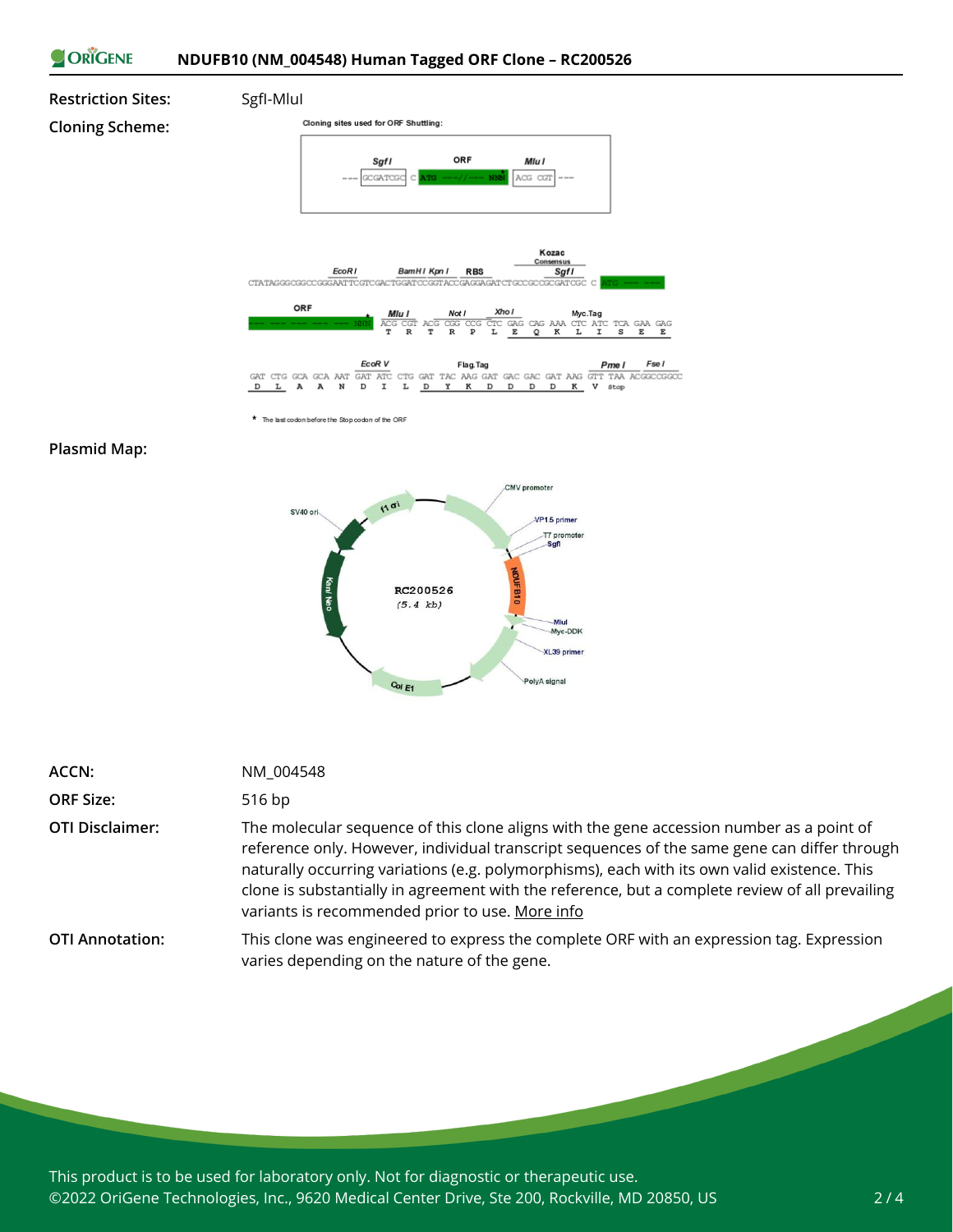| ORIGENE                       | NDUFB10 (NM_004548) Human Tagged ORF Clone - RC200526                                                                                                                                                                                                                                                                                                                                                                                               |
|-------------------------------|-----------------------------------------------------------------------------------------------------------------------------------------------------------------------------------------------------------------------------------------------------------------------------------------------------------------------------------------------------------------------------------------------------------------------------------------------------|
| Components:                   | The ORF clone is ion-exchange column purified and shipped in a 2D barcoded Matrix tube<br>containing 10ug of transfection-ready, dried plasmid DNA (reconstitute with 100 ul of water).                                                                                                                                                                                                                                                             |
| <b>Reconstitution Method:</b> | 1. Centrifuge at 5,000xg for 5min.<br>2. Carefully open the tube and add 100ul of sterile water to dissolve the DNA.<br>3. Close the tube and incubate for 10 minutes at room temperature.<br>4. Briefly vortex the tube and then do a quick spin (less than 5000xg) to concentrate the liquid<br>at the bottom.<br>5. Store the suspended plasmid at -20°C. The DNA is stable for at least one year from date of<br>shipping when stored at -20°C. |
| RefSeq:                       | NM 004548.3                                                                                                                                                                                                                                                                                                                                                                                                                                         |
| <b>RefSeq Size:</b>           | 741 bp                                                                                                                                                                                                                                                                                                                                                                                                                                              |
| <b>RefSeq ORF:</b>            | 519 bp                                                                                                                                                                                                                                                                                                                                                                                                                                              |
| Locus ID:                     | 4716                                                                                                                                                                                                                                                                                                                                                                                                                                                |
| <b>UniProt ID:</b>            | O96000                                                                                                                                                                                                                                                                                                                                                                                                                                              |
| <b>Cytogenetics:</b>          | 16p13.3                                                                                                                                                                                                                                                                                                                                                                                                                                             |
| <b>Protein Pathways:</b>      | Alzheimer's disease, Huntington's disease, Metabolic pathways, Oxidative phosphorylation,<br>Parkinson's disease                                                                                                                                                                                                                                                                                                                                    |
| MW:                           | 20.8 kDa                                                                                                                                                                                                                                                                                                                                                                                                                                            |
| <b>Gene Summary:</b>          | Accessory subunit of the mitochondrial membrane respiratory chain NADH dehydrogenase<br>(Complex I), that is believed not to be involved in catalysis. Complex I functions in the transfer<br>of electrons from NADH to the respiratory chain. The immediate electron acceptor for the<br>enzyme is believed to be ubiquinone.[UniProtKB/Swiss-Prot Function]                                                                                       |

## **Product images:**

HEK293T cells were transfected with the pCMV6- ENTRY control (Cat# [PS100001], Left lane) or pCMV6-ENTRY NDUFB10 (Cat# RC200526, Right lane) cDNA for 48 hrs and lysed. Equivalent amounts of cell lysates (5 ug per lane) were separated by SDS-PAGE and immunoblotted with anti-NDUFB10(Cat# [TA505113]). Positive lysates [LY417917] (100ug) and [LC417917] (20ug) can be purchased separately from OriGene.

This product is to be used for laboratory only. Not for diagnostic or therapeutic use. ©2022 OriGene Technologies, Inc., 9620 Medical Center Drive, Ste 200, Rockville, MD 20850, US